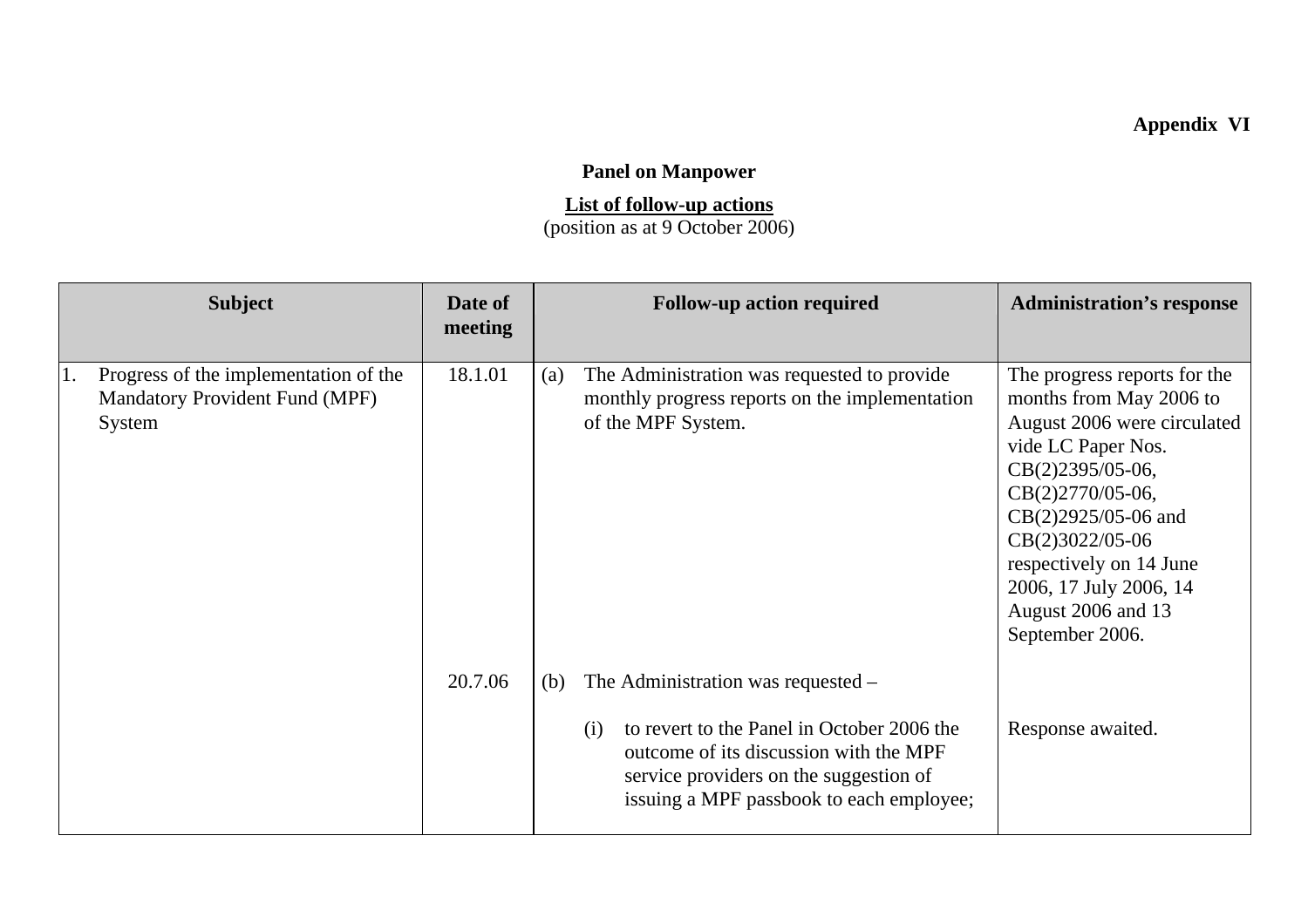| <b>Subject</b>                                                                 | Date of<br>meeting                                               | <b>Follow-up action required</b>                                                                                                                                                                                                                        | <b>Administration's response</b>                                                                                                                                    |
|--------------------------------------------------------------------------------|------------------------------------------------------------------|---------------------------------------------------------------------------------------------------------------------------------------------------------------------------------------------------------------------------------------------------------|---------------------------------------------------------------------------------------------------------------------------------------------------------------------|
|                                                                                |                                                                  | to provide the Panel with a breakdown of all<br>(ii)<br>the complaints received by MPFA in the<br>financial year 2005-06 by the nature of the<br>cases and the number of scheme members<br>involved; and<br>(iii) to provide statistics on prosecutions | - Ditto -<br>$-Ditto -$                                                                                                                                             |
|                                                                                |                                                                  | instituted and convictions concluded in the<br>past few years for non-compliance with the<br>MPF legislation.                                                                                                                                           |                                                                                                                                                                     |
| <b>Admission Scheme for Mainland</b><br>2.<br><b>Talents and Professionals</b> | 4.4.03<br>(Joint<br>meeting<br>with the<br>Panel on<br>Security) | The Administration agreed to provide members with<br>progress reports on the Scheme on a regular basis.                                                                                                                                                 | Progress report on the<br>Scheme for the period from<br>1 November 2005 to<br>31 March 2006 circulated<br>vide LC Paper No.<br>$CB(2)1988/05-06$ on<br>12 May 2006. |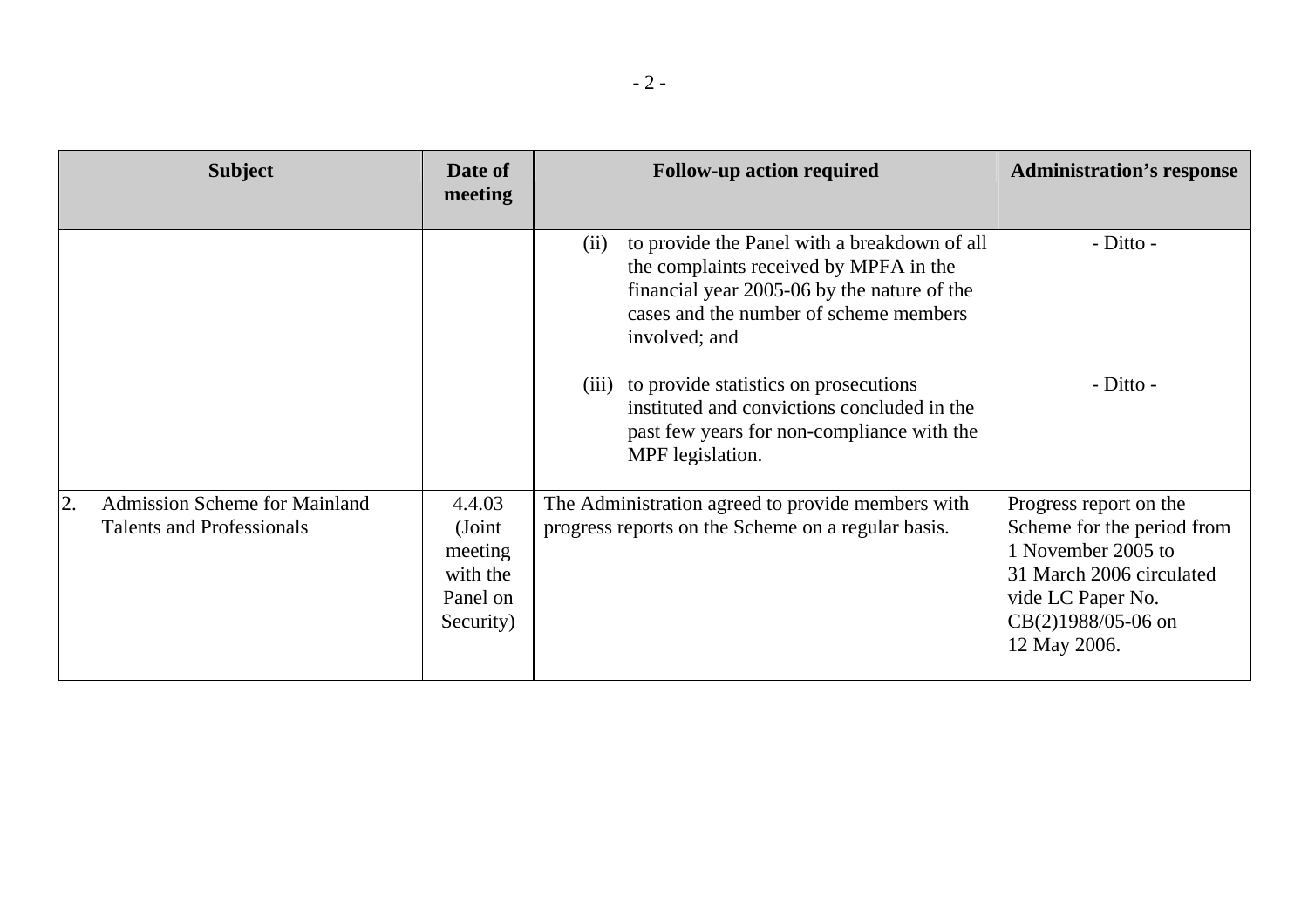|    | <b>Subject</b>                                                                 | Date of<br>meeting | <b>Follow-up action required</b><br><b>Administration's response</b>                                                                                                                                                                                                               |  |
|----|--------------------------------------------------------------------------------|--------------------|------------------------------------------------------------------------------------------------------------------------------------------------------------------------------------------------------------------------------------------------------------------------------------|--|
| 3. | Prevention of abuse of the<br>Protection of Wages on Insolvency<br>Fund (PWIF) | 15.12.05           | The Administration was requested –<br>Response awaited.<br>to consider providing a paper setting out its legal<br>$\left( a\right)$<br>view on the issue of requiring all restaurant<br>proprietors to provide bank guarantees for the<br>statutory entitlements of employees; and |  |
|    |                                                                                |                    | $-Ditto -$<br>to provide information on the outcome of<br>(b)<br>suspected fraudulent cases involving PWIF<br>where prosecution had been instituted.                                                                                                                               |  |
| 4. | Hong Kong's Occupational Safety<br>Performance in 2005                         | 15.12.05           | The Administration was requested to provide the<br>Response circulated on 28<br>(a)<br>results of its analysis of the occupational diseases<br>August 2006 vide LC Paper<br>dealt with by the Occupational Health Clinic of<br>No CB(2)2967/05-06.<br>the Labour Department.       |  |
|    |                                                                                | 15.6.06            | The Administration agreed to provide work<br>Response awaited.<br>(b)<br>injury statistics analysed by age, industries and<br>causes.                                                                                                                                              |  |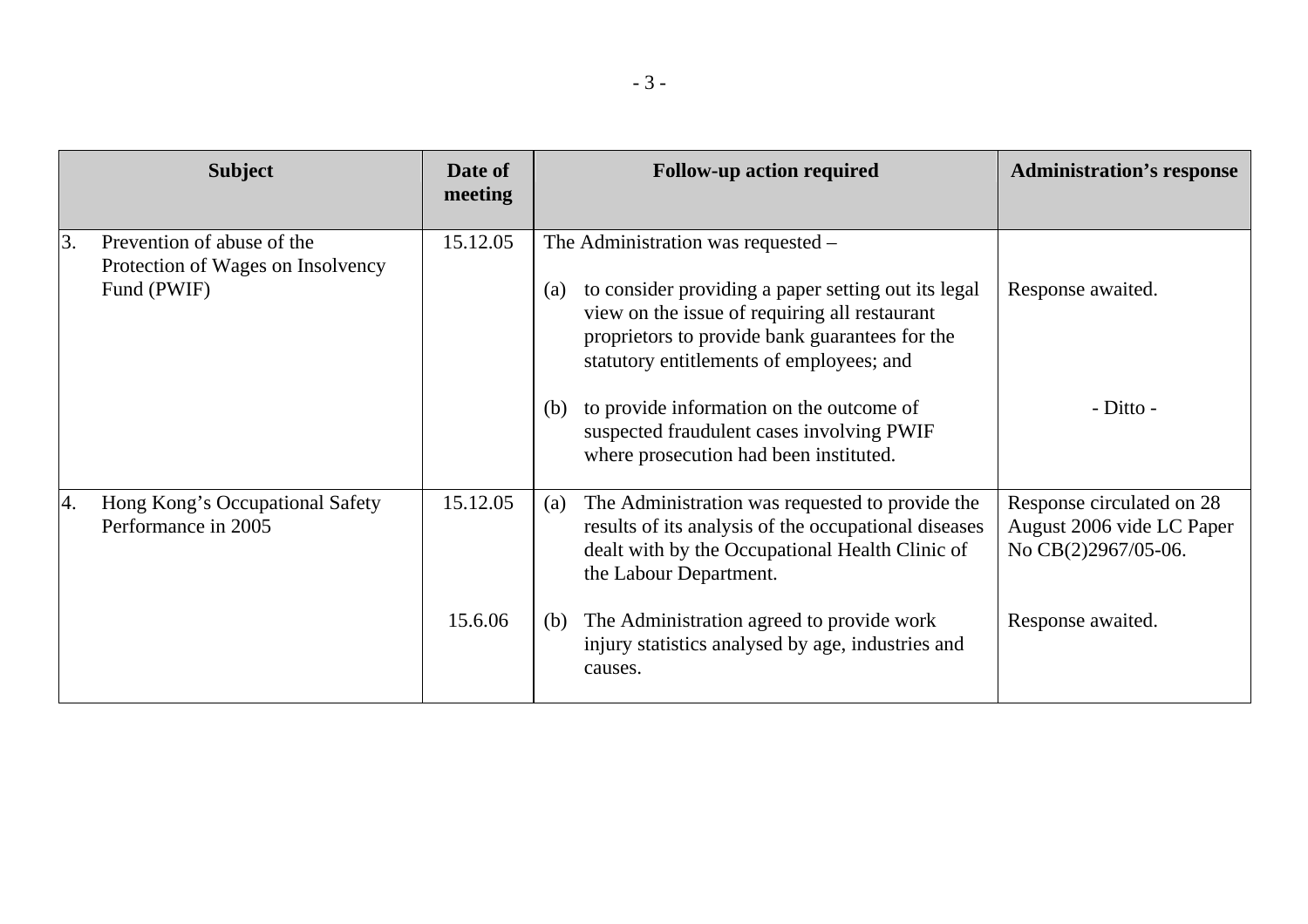|    | <b>Subject</b>                                                                                                                                | Date of<br>meeting | <b>Follow-up action required</b>                                                                                                                                                                                                                                                                                                                                                                                                                           | <b>Administration's response</b>                                                 |
|----|-----------------------------------------------------------------------------------------------------------------------------------------------|--------------------|------------------------------------------------------------------------------------------------------------------------------------------------------------------------------------------------------------------------------------------------------------------------------------------------------------------------------------------------------------------------------------------------------------------------------------------------------------|----------------------------------------------------------------------------------|
| 5. | Minimum wage and mandatory<br>requirement on wage rates for<br>non-skilled workers engaged in<br>services contracted out by the<br>Government | 20.10.05           | The Administration was requested to provide a written<br>response on $-$<br>the trades to be required to follow the level of<br>(a)<br>average monthly wages for the relevant industry<br>or occupation in the Quarterly Report of Wage<br>and Payroll Statistics published by the Census<br>and Statistics Department; and<br>whether minimum wage would be set at a level<br>(b)<br>higher than the level of Comprehensive Social<br>Security Allowance. | Response awaited.<br>- Ditto -                                                   |
| 6. | Extension of temporary jobs in the<br>public sector                                                                                           | 19.1.06            | The Administration was requested to provide<br>(a)<br>information on $-$<br>the number of temporary jobs created in the<br>(i)<br>public sector before the outbreak of the<br>Severe Acute Respiratory Syndrome; and                                                                                                                                                                                                                                       | Response circulated on<br>1 August 2006 vide LC<br>Paper No.<br>CB(2)2885/05-06. |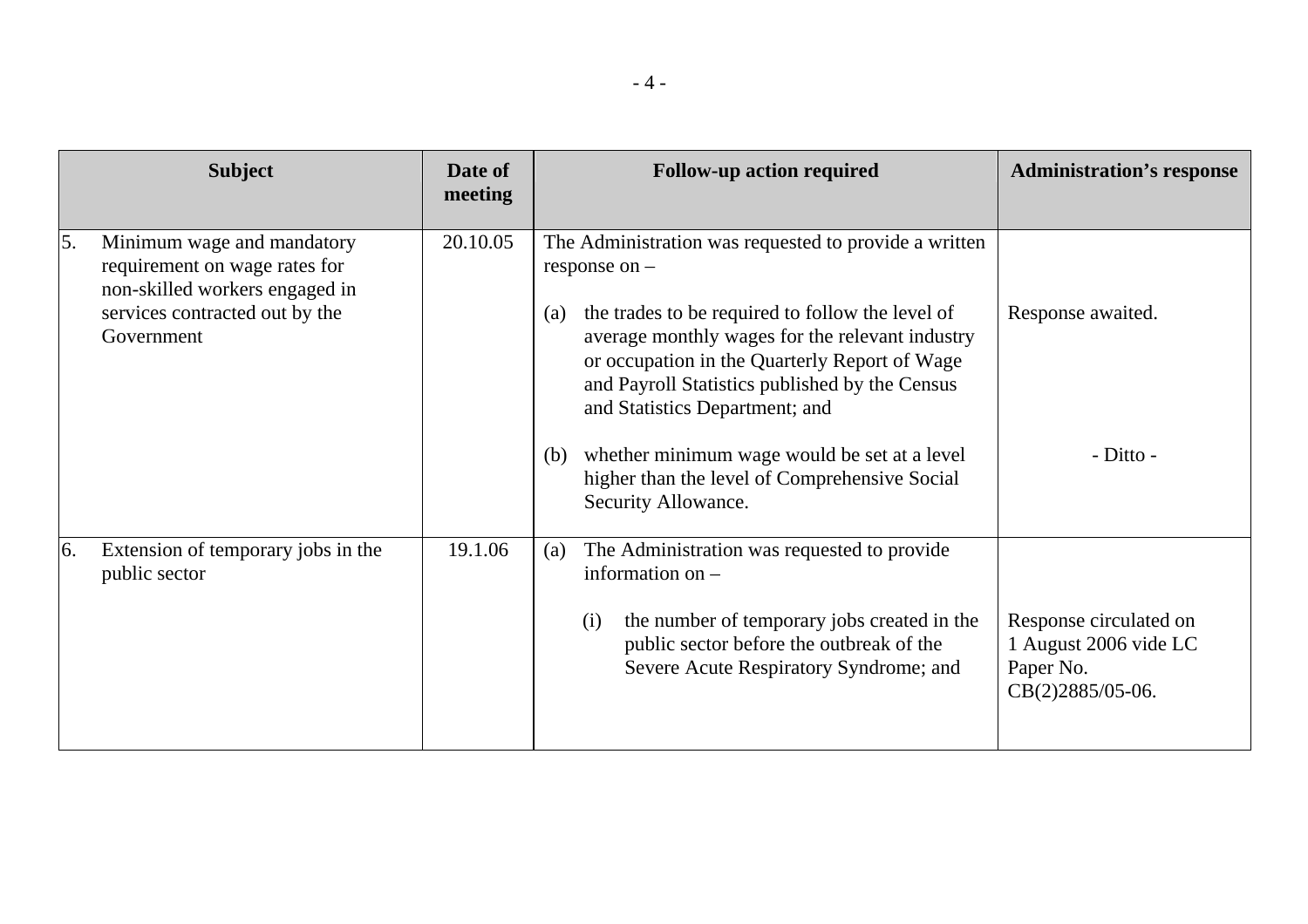|    | <b>Subject</b>                                                                                         | Date of<br>meeting | <b>Follow-up action required</b>                                                                                                                                                                                                        | <b>Administration's response</b>                                                                                                                                                                                                        |
|----|--------------------------------------------------------------------------------------------------------|--------------------|-----------------------------------------------------------------------------------------------------------------------------------------------------------------------------------------------------------------------------------------|-----------------------------------------------------------------------------------------------------------------------------------------------------------------------------------------------------------------------------------------|
|    |                                                                                                        |                    | when the 11 608 temporary jobs to be<br>(ii)<br>retained for one year in the public sector<br>were first created and whether there would<br>be any wage increase or decrease for these<br>temporary jobs.                               | - Ditto -                                                                                                                                                                                                                               |
|    |                                                                                                        |                    | The Administration undertook to report the<br>(b)<br>results of its next review on temporary jobs to the<br>Panel in November 2006.                                                                                                     | Response awaited.                                                                                                                                                                                                                       |
| 7. | Measures to protect the statutory<br>entitlement of employees under the<br><b>Employment Ordinance</b> | 16.2.06            | The Administration was requested to consider<br>executing Labour Tribunal (LT) awards on behalf of<br>employees.                                                                                                                        | Response awaited.                                                                                                                                                                                                                       |
| 8. | Occupational diseases in Hong Kong                                                                     | 21.3.06            | (a) The Administration was requested to compare the<br>list of compensable occupational diseases which<br>LD currently uses with that of the International<br>Labour Organisation, and provide a written<br>response on the comparison. | The requested information<br>was set out at Annex III to<br>the Administration's paper<br>entitled "A Review of<br>Occupational Diseases in<br>Hong Kong in 2005" issued<br>on 9 June 2006 vide<br>LC Paper No.<br>CB(2)2324/05-06(04). |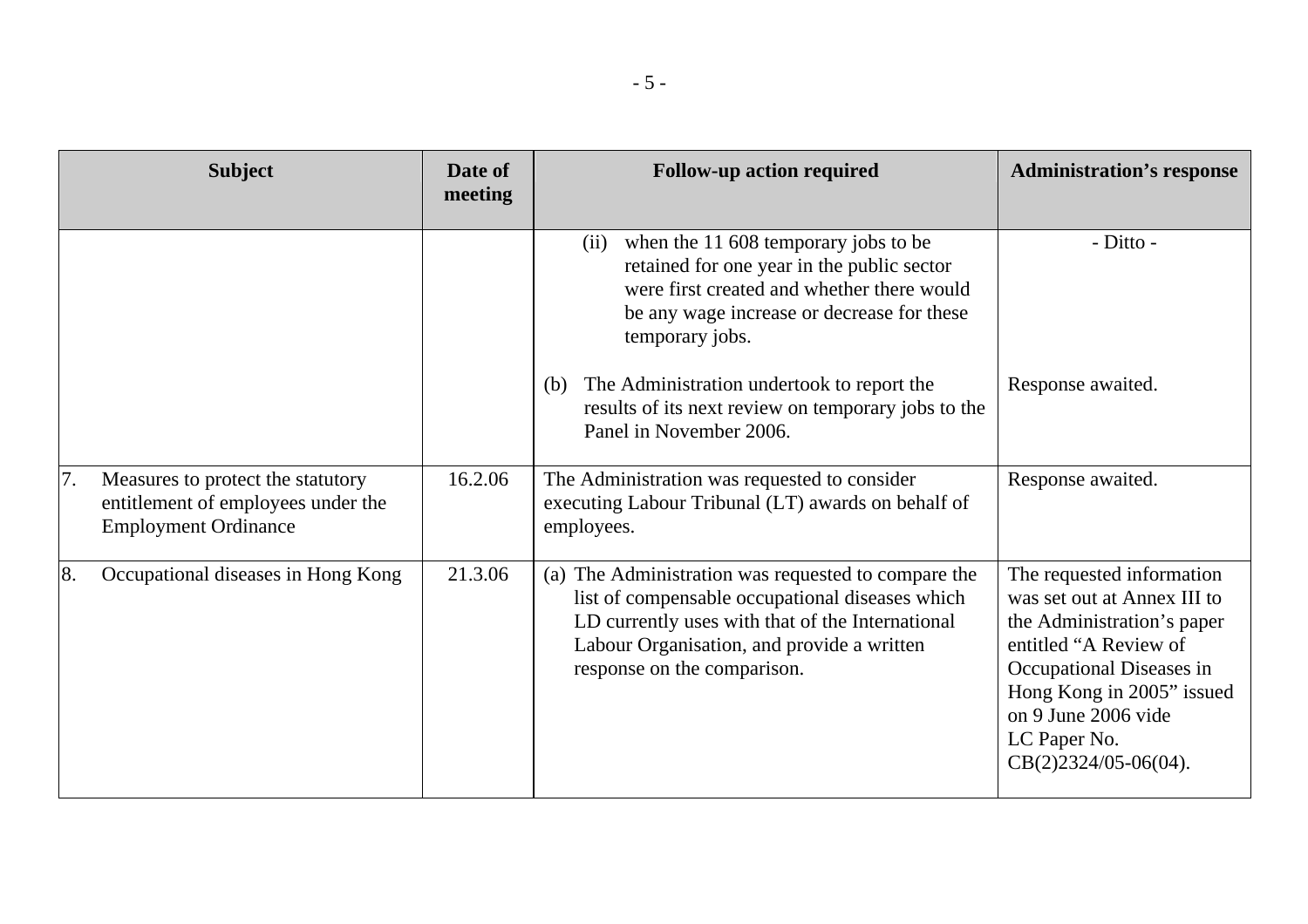| <b>Subject</b>                                                                                                                        | Date of<br>meeting | <b>Follow-up action required</b>                                                                                                                                                                                                                                                                                 | <b>Administration's response</b>                                             |
|---------------------------------------------------------------------------------------------------------------------------------------|--------------------|------------------------------------------------------------------------------------------------------------------------------------------------------------------------------------------------------------------------------------------------------------------------------------------------------------------|------------------------------------------------------------------------------|
|                                                                                                                                       | 15.6.06            | (b) The Administration was requested to provide<br>members with statistics, by trades and occupations,<br>on successful and unsuccessful cases of<br>compensation claimed under section $36(1)$ of<br>Employees' Compensation Ordinance.                                                                         | Response awaited.                                                            |
|                                                                                                                                       |                    | (c) The Administration agreed to consider collecting<br>data and compiling statistics on workers suffering<br>from musculoskeletal disorders by trades,<br>processes and occupations.                                                                                                                            | - Ditto -                                                                    |
| Contracts awarded for public works<br>9.                                                                                              | 28.4.06            | The Administration was requested to provide statistics<br>on public works contracts which were awarded to<br>tenders of the lowest bid versus those with the highest<br>combined score, since its adoption in 2002 the<br>marking scheme covering assessment of all quality<br>aspects for selection of tenders. | Response circulated vide LC<br>Paper No. CB(2)2417/05-06<br>on 20 June 2006. |
| Training and refresher courses for<br>10.<br>workers who operate the specified<br>loadshifting machines used in<br>construction sites | 28.4.06            | (a) The Administration was requested to look into the<br>various issues raised by members in conjunction<br>with the relevant parties and revert to the Panel.                                                                                                                                                   | Response awaited.                                                            |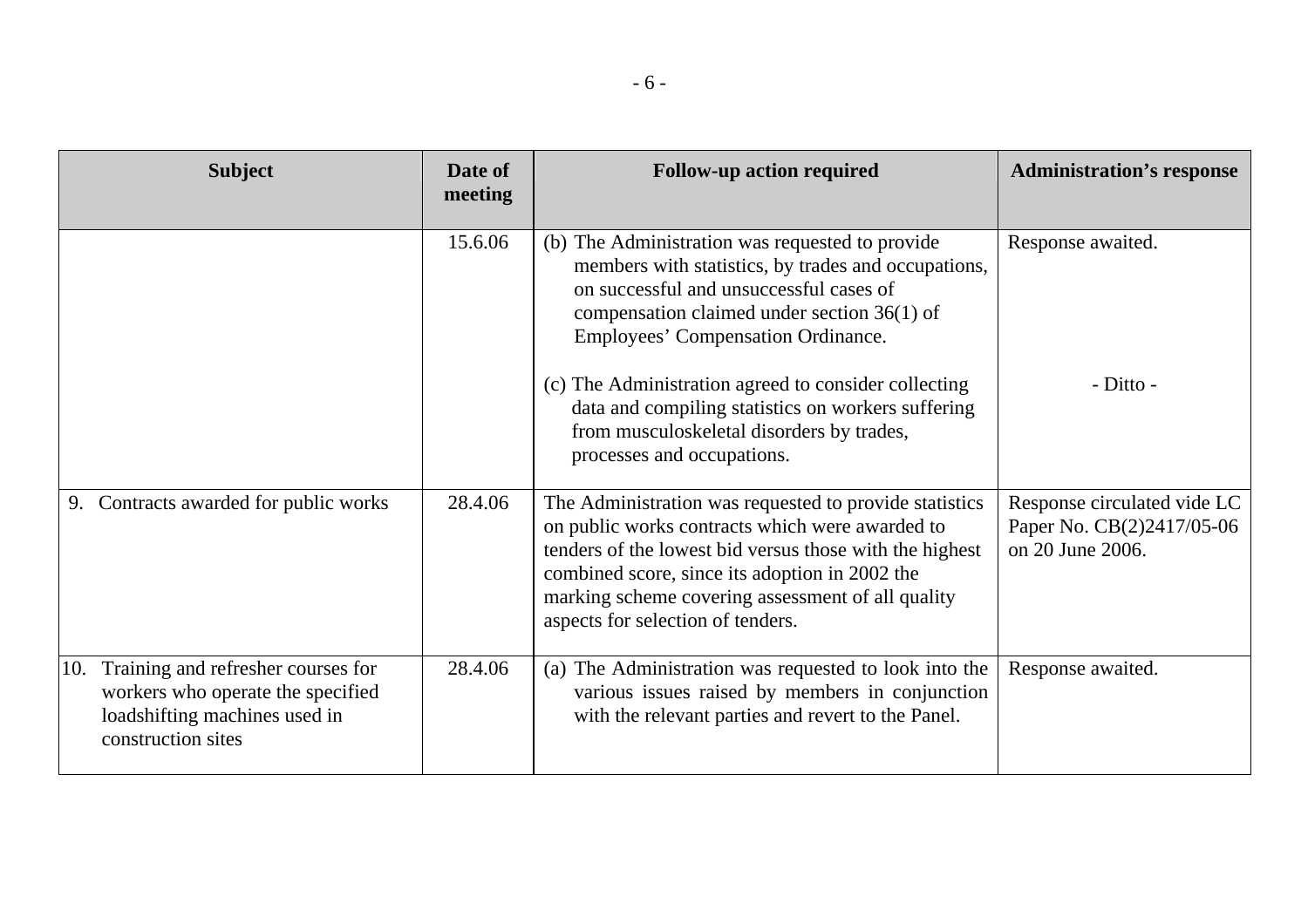| <b>Subject</b>                                                      | Date of<br>meeting                                                                                                                                                                | <b>Follow-up action required</b>                                                                                                                                                                                                                                                                                                                                                                                                     | <b>Administration's response</b> |
|---------------------------------------------------------------------|-----------------------------------------------------------------------------------------------------------------------------------------------------------------------------------|--------------------------------------------------------------------------------------------------------------------------------------------------------------------------------------------------------------------------------------------------------------------------------------------------------------------------------------------------------------------------------------------------------------------------------------|----------------------------------|
|                                                                     | 13.6.06<br>(Meeting of the<br>Subcommittee<br>on Factories<br>and Industrial<br>Undertakings<br>(Loadshifting)<br>Machinery)<br>Regulation<br>(Commence-<br>ment) Notice<br>2006) | (b) The Administration was requested $-$<br>to revert to the Panel on the issue of<br>(i)<br>extending the proposed subsidy scheme of<br>OSHC to refresher courses for the<br>loadshifting machines in the second phase;<br>and<br>(ii)<br>to provide the revised timetable for<br>conducting the consultancy study on<br>introducing a smart card to replace the<br>various certificates relating to industrial<br>safety training. | $-Ditto -$<br>$-Ditto -$         |
| Strategic review of the Employees<br>11.<br><b>Retraining Board</b> | 30.5.06                                                                                                                                                                           | The Administration undertook to provide members<br>with details of its plan for the strategic review,<br>including its scope and coverage.                                                                                                                                                                                                                                                                                           | Response awaited.                |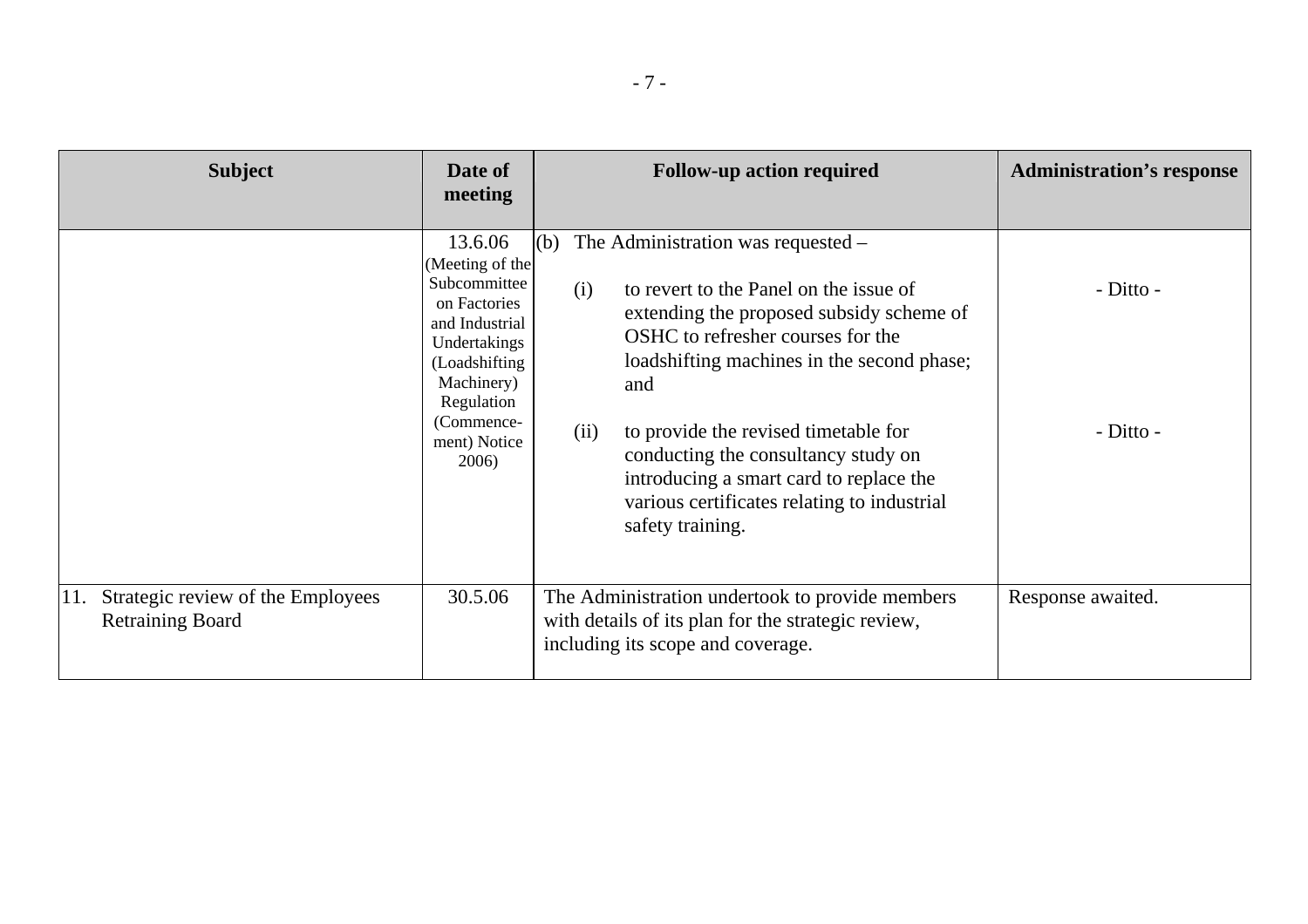| <b>Subject</b>                                                                                                                                    | Date of<br>meeting                                                          | <b>Follow-up action required</b>                                                                                                                                                                                                                                                                                                                                                                                                                                         | <b>Administration's response</b>                                                                                                                      |
|---------------------------------------------------------------------------------------------------------------------------------------------------|-----------------------------------------------------------------------------|--------------------------------------------------------------------------------------------------------------------------------------------------------------------------------------------------------------------------------------------------------------------------------------------------------------------------------------------------------------------------------------------------------------------------------------------------------------------------|-------------------------------------------------------------------------------------------------------------------------------------------------------|
| Proposed amendment to the<br>12.<br>Employment Ordinance to ensure that<br>commission is included in the<br>calculation of statutory entitlements | 30.5.06                                                                     | At the meeting on 30 May 2006, the Administration<br>briefed Members on its intention of amending the<br>Employment Ordinance to ensure that commission is<br>to be included in the calculation of statutory<br>entitlements. At the meeting of 15 June 2006, the<br>Administration was requested to report on its work<br>progress regarding the formulation and<br>implementation of the legislative proposal before the<br>2005-06 legislative session was adjourned. | The progress report which<br>set out the latest position<br>since the meetings was<br>issued vide LC Paper No.<br>CB(2)2801/05-06 on 19<br>July 2006. |
| Measures to promote employment<br>13.<br>opportunities for people with<br>disabilities                                                            | 6.7.06<br>(Joint<br>meeting<br>with the<br>Panel on<br>Welfare<br>Services) | The Administration was requested to provide<br>information on $-$<br>(a) the number and types of services contracts<br>awarded by different departments through<br>restricted tenders in the past few years, including<br>the number of contracts, the total sum awarded and<br>its proportion to the total number and value of<br>service contracts outsourced;                                                                                                         | Response awaited.                                                                                                                                     |
|                                                                                                                                                   |                                                                             | (b) the existing training programmes and the total<br>number of training places offered to disabled<br>persons; and                                                                                                                                                                                                                                                                                                                                                      | - Ditto -                                                                                                                                             |